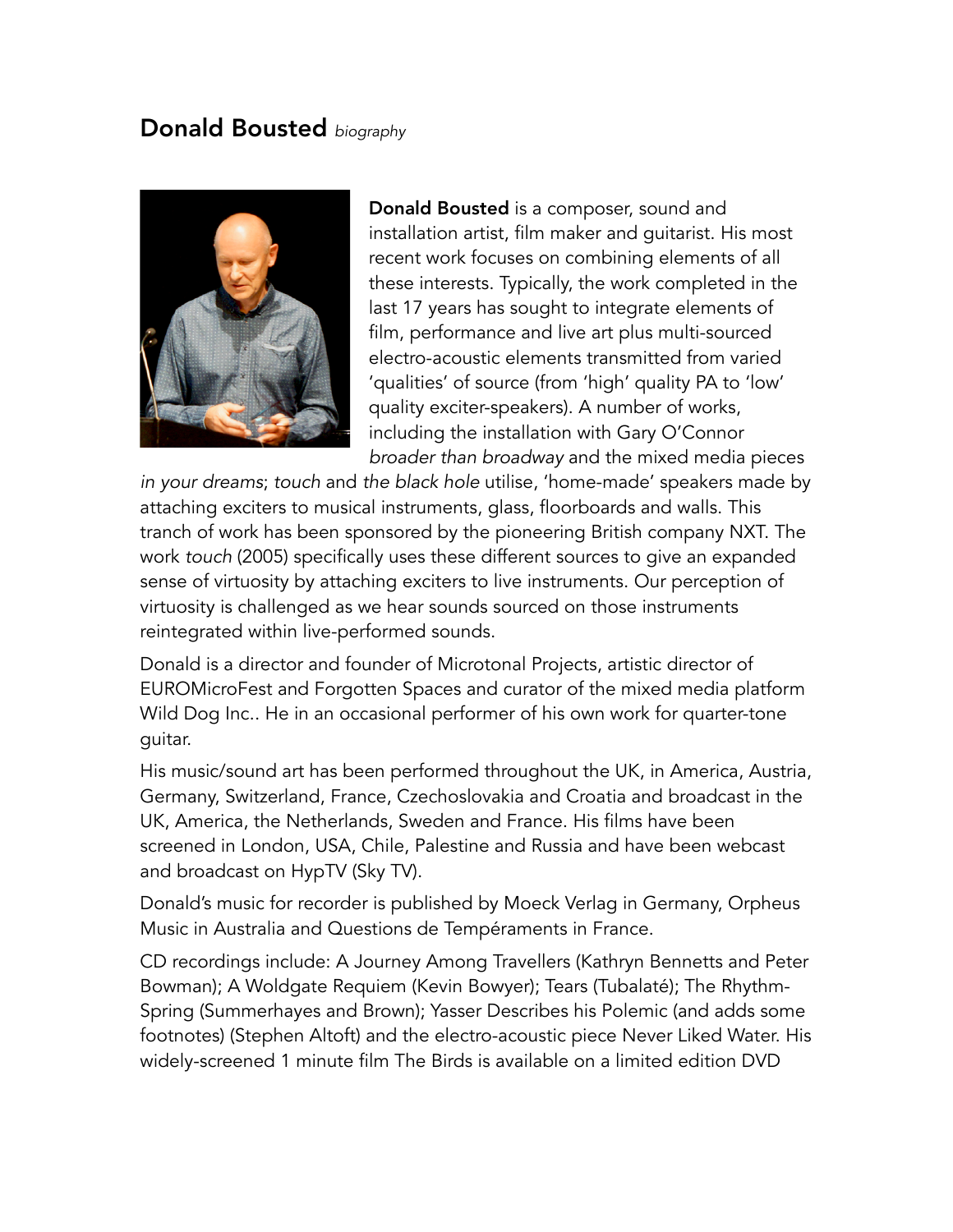published by Host Artist's Group. A major, retrospective double CD/DVD of his work was released in the Autumn 2007 called 'The End of the Beginning'.

Donald has worked closely with a number of high-profile performers on specific projects: Stephen Altoft (trumpet); duo Contour (trumpet and percussion duo); Michael Dixon (horn); Kathryn Bennetts, Peter Bowman and Rachel Barnes (recorders); Kevin Bowyer (organ and harpsichord); John Powell (euphonium) and Philippe Renard (Renard/Bolton Electro-Acoustic Recorder Project). He has also collaborated with the film maker Robert Pennant Jones, artists Gary O'Connor and Anne Robinson and live artist [Janina Moninska](http://www.janinamoninska.com).

Donald's work as an artist in the areas of film, sound and installation have resulted in gallery showings at: 291, Cafe Projects, Lounge, and seven seven contemporary art (all London) and Al Kahf Art Gallery, Palestine. Film screenings have included: the 4th Hull International Short Film Festival; Greenwich Picture House; Loop, Barcelona; the Falmouth Film Festival; the SuperShorts Film Festival; Biennale of Video & New Media Santiago, Chile; Videologia Festival Volgograd, Russia; Regina Gouger Miller Gallery at Carnegie Mellon University Pittsburg/USA and le festival international du premier film, Annonay, France.

Donald studied composition with Philip Cannon at the Royal College of Music, the late Oliver Hunt (privately) and Margaret Lucy Wilkins at the University of Huddersfield. He won the Cobbett Prize for Composition at the RCM in 1981. He was awarded a PhD in musical composition from the University of Huddersfield in 2002. He is a co-author of The Quarter-Tone Recorder Manual (Moeck, 1998) and co-founder and former Artistic Director of Ensemble QTR. Notable performance venues include: the Huddersfield Contemporary Music Festival; Bangor New Music Festival; Daegu International Musical Festival, South Korea; Darmstadt Ferienkürse für Neue Musik; St. John's Smith Square; the Berkeley Music Festival, California, USA; Musicora 97, Paris; The Purcell Room, London and the Teylers Museum, Holland.

Donald has written widely on the subjects of composition, microtonality and tuning and has presented seminars at many UK universities and abroad. He was the only British delegate at the first academic conference on microtonality in the USA at Claremont Colleges, California in 2001 where he presented a paper on microtonality and the recorder and, in 2002, he addressed the London Sinfonietta's 'State of the Nation' conference at the South Bank Centre, London. He has written for Classical Guitar and The Recorder Magazine and, in 2003, his article 'An Empirical Study of Quarter-Tone Intonation' was published in both the Huygens-Fokker Yearbook and Contemporary Music Review. He has given regular lectures with trumpeter Stephen Altoft with whom he has developed The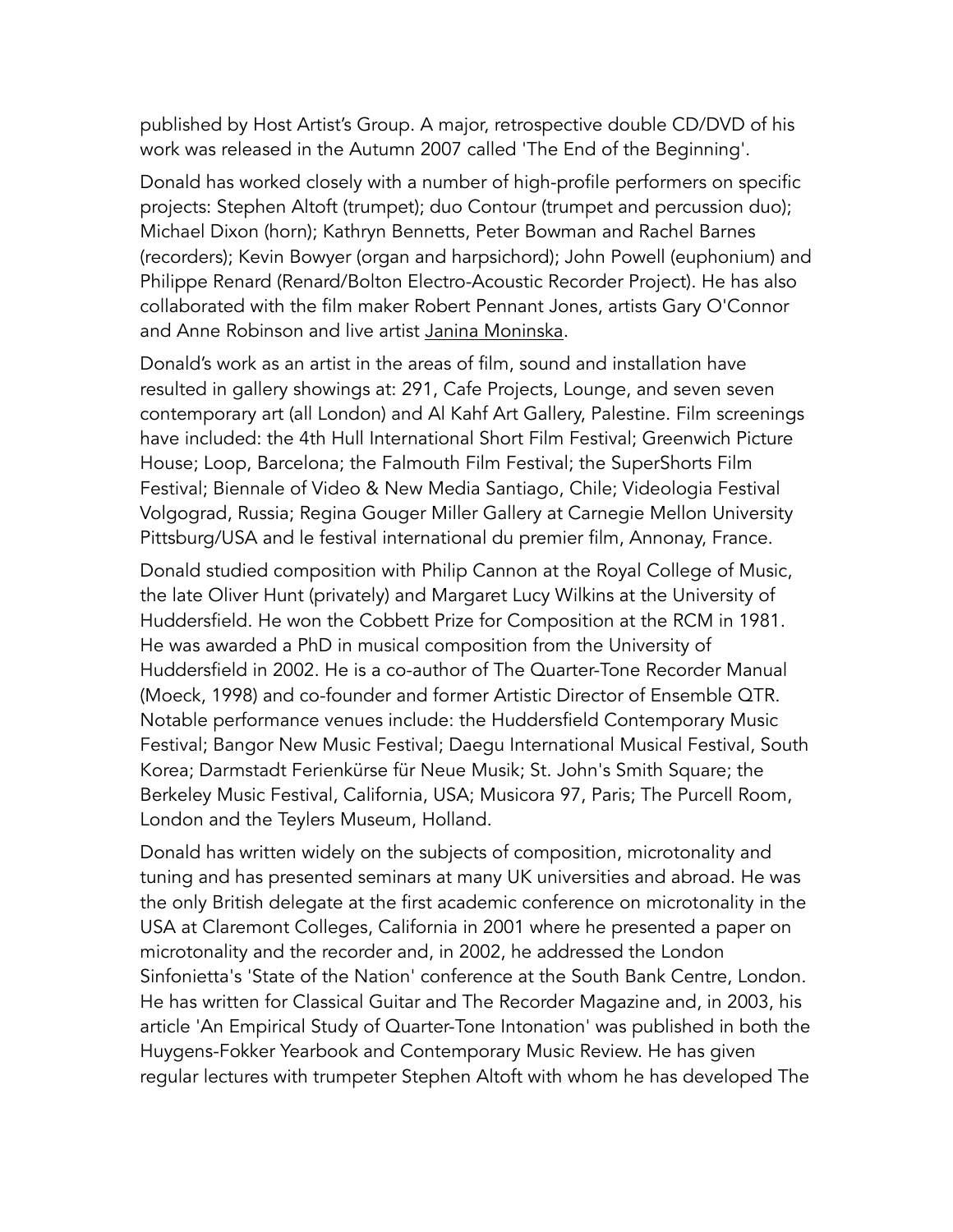Microtonal Trumpet (see [www.microtonalprojects.com\)](http://www.microtonalprojects.com) and with who be has written a manual and developed many educational resources.

As well as writing music, Donald has had a varied career as guitarist, conductor, producer and teacher. He studied the guitar with Antonio Albanes and conducting with Harry Newsome at the Guildhall School of Music and trained to be a teacher at Durham University. Between 1993-2001 he was a lecturer in Composition at the University of Huddersfield and from September 2001 to June 2002 he was the first appointed Composer-in-Residence at the Centre for New Musical Instruments at the London Guildhall University (funded by the Leverhulme Trust). He has also been a part-time lecturer in music technology at Kingston University. He has produced all Microtonal Projects CDs and has also produced for singer songwriter [Kat Vipers.](https://katvipers.bandcamp.com/track/hot-air-balloon) In 2009 Donald was a consultant for the Radio 4 programme 'More or Less' which featured an extract of his 19-div composition 'Verses 1'. Donald has also written for BBC TV, film, video and theatre. He is currently freelancing, based in London and Norfolk.

### Articles by Donald Bousted

#### Classical Guitar Magazine

• 23 Reviews, 1992-94

#### The Recorder Magazine

- Review of the 2nd International Blockflute and Electronics Festival, Amsterdam, Holland. Winter 1998, Vol. 18, No. 4
- Interview with the Malle Symen Quartet. Winter 1998, Vol. 18, No. 4
- Interview with Walter van Hauwe. Spring 1999, Vol. 19, No. 2
- Series of six articles from Autumn issue 2001 to Spring issue 2003:
	- 1) The Recorder: A vehicle for thoughts about life, the universe, etc.
	- 2) An Instrument of the 21st Century?
	- 3) Musical Elements Coming Together
	- 4) Tuning In: Intonation in Performance
	- 5) Microtonality, the Recorder and the Quarter-Tone Recorder Manual
	- 6) More Microtonality: ATS, ZNS
- Interview with Philippe Renard. Autumn 2003, Vol. 23, No. 3

#### Huygens-Fokker Yearbook and Contemporary Music Review

• An Empirical Study of Quarter-Tone Intonation (2003)